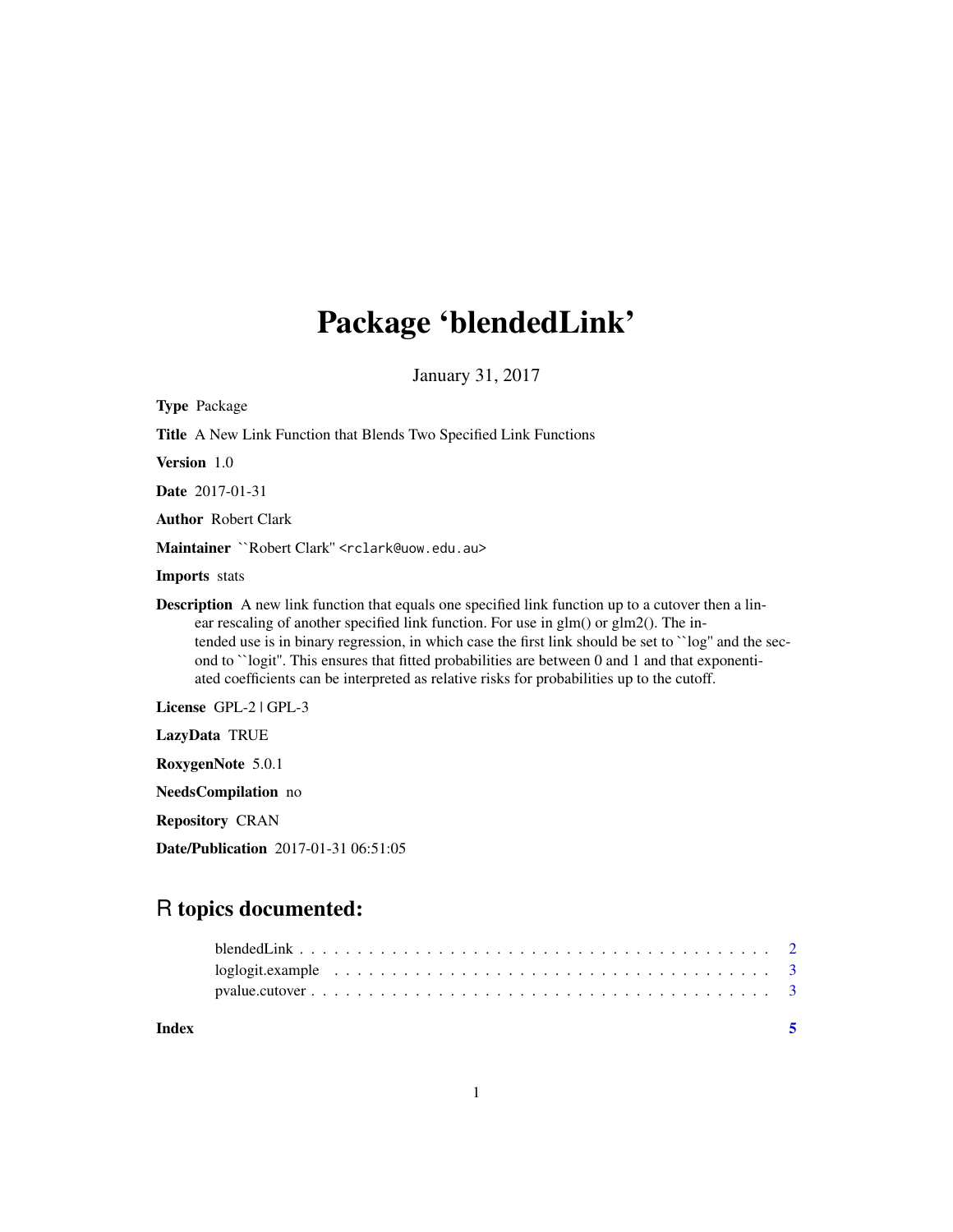<span id="page-1-0"></span>blendedLink *Link object where the link function equals a specified link function for values of the mean up to a specified cutoff, and a smooth linearrescaling of a different link function when the mean is above the cutoff*

## **Description**

This function produces a blended object for a specified cutover and link functions for use in binary regression using glm or glm2.

#### Usage

blendedLink(link1, link2, cutover)

#### Arguments

| link1   | Character string indicating the link function to be used up to the cutover |
|---------|----------------------------------------------------------------------------|
| link2   | Character string indicating the link function to be used above the cutover |
| cutover | The link function switches smoothly from link1 to link2                    |

#### Details

This function returns a link function which which equals link function link1 for values of the fitted probability below cutover. When the fitted probability is greater than cutover, a linearly scaled userspecified linkis used. The linear scaling is such that the new link is smooth (link and first derivative both continuous). The main use of the function is to use an easily interpretable link in binary regression up to a cutoff (e.g. log), and a more traditional link which asymptotes to 1 above the cutoff (e.g. logit). The advantage is that the exponentiated regression coefficients can be interpreted as relative risks for individuals whose probability is up to cutover both with and without the risk factor. In practice this is usually the great majority of cases. The function is not normally called directly. Instead, glm or glm2 should be used (preferably the latter to avoid fitting problems), as per the example below.

#### Value

An object of class "link-glm", with link name "blended".

#### Examples

```
example.binary.regression <- glm(y~x1+x2 , data=loglogit.example,
   family = binomial(link=blendedLink("log","logit",0.8)))
summary(example.binary.regression)
```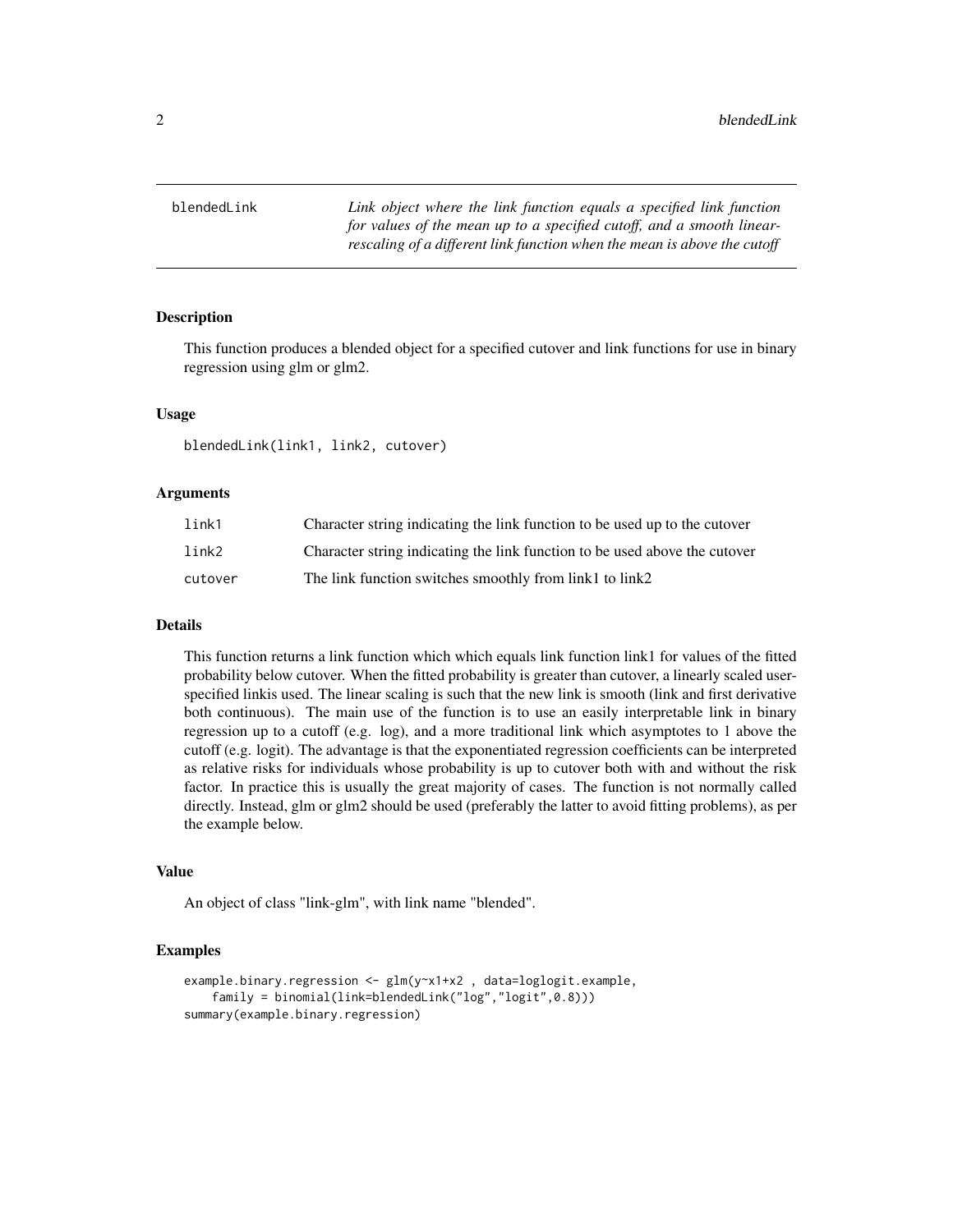#### <span id="page-2-0"></span>Description

A dataset with 500 rows containing the values of y (a binary dependent variable equal to 0 or 1), and two covariates x1 and x2 (with continuous values ranging from -1 to 1).

#### Usage

loglogit.example

#### Format

An object of class data. frame with 500 rows and 3 columns.

| pyalue.cutover | p-value of hypothesis test that the cutover of a blended link is equal to |
|----------------|---------------------------------------------------------------------------|
|                | a specific value                                                          |

## Description

This function calculates an asymptotic chi-square likelihood ratio hypothesis test of a specified null hypothesis for the cutover.

## Usage

```
pvalue.cutover(data, formula, link1, link2, cutover0, eps = 0.01)
```
#### Arguments

| data     | a data frame containing the variables in the model.                                                                                                                                                                                                 |
|----------|-----------------------------------------------------------------------------------------------------------------------------------------------------------------------------------------------------------------------------------------------------|
| formula  | an object of class formula, a symbolic description of the model to be fitted, see<br>help(glm)                                                                                                                                                      |
| link1    | Character string indicating the link function to be used up to the cutover                                                                                                                                                                          |
| link2    | Character string indicating the link function to be used above the cutover                                                                                                                                                                          |
| cutover0 | The hypothesized value of the cutover at which the link function switches smoothly<br>from link1 to link2. Must be strictly greater than 0 and strictly less than 1.                                                                                |
| eps      | A tuning parameter. The MLE of the cutover is restricted to the range eps to (1-<br>eps). Usually eps=0 is appropriate, but occasionally a small positive value may<br>be needed to avoid numerical problems in the maximisation of the likelihood. |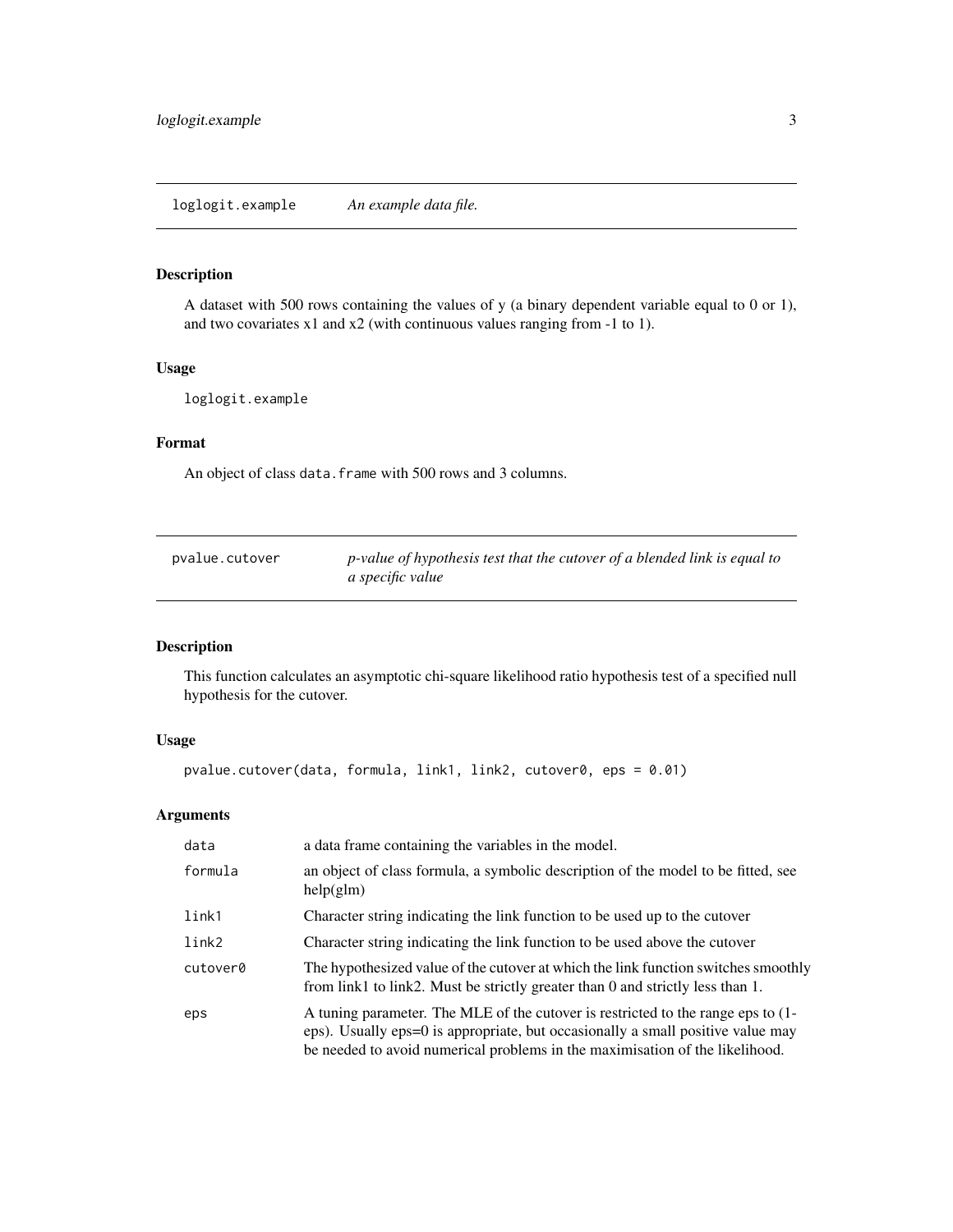# Details

Binary regression is assumed. Not suitable when the null value is on the boundary (i.e. when cutover0 is 0 or 1).

# Value

The p-value of a test of the null hypothesis that cutover=cutover0.

## Examples

```
pvalue.cutover(y~x1+x2 , data=loglogit.example,link1="log",link2="logit",
cutover0=0.8)
```